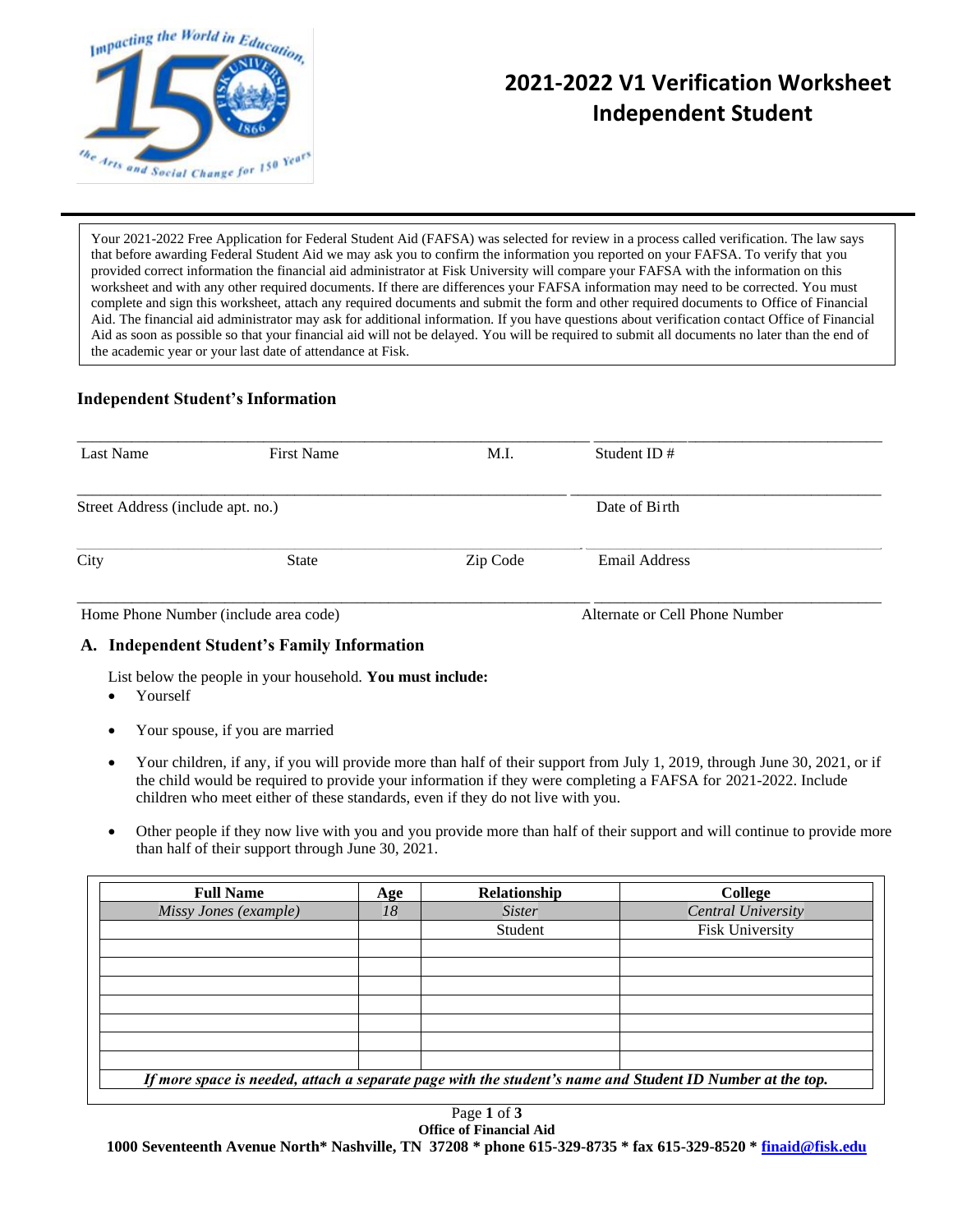# **B. Independent Student's Income Information to Be Verified**

1. **TAX RETURN FILERS** - *The best way to verify income is by using the IRS Data Retrieval Tool that is part of FAFSA on the Web. If the student has not already used the tool, go to FAFSA.gov, log in to the student's FAFSA record, select "Make FAFSA Corrections," and navigate to the Financial Information section of the form. From there, follow the instructions to determine if the student is eligible to use the IRS Data Retrieval Tool to transfer 2019 IRS income tax information into the student's FAFSA. It takes up to two weeks for IRS income information to be available for the IRS Data Retrieval Tool for electronic IRS tax return filers, and up to eight weeks for paper IRS tax return filers.* 

## **Check only ONE box from below if you filed a 2019 tax return.**

□ Check here if you used, or will use, the IRS Data Retrieval Tool to transfer your tax information to your FAFSA, and **skip to section C.**

□ Check here if you did not use the IRS Data Retrieval Tool. Attach a copy of your IRS Tax Return Transcript to this form. Contact the IRS a[t http://www.irs.gov/Individuals/Get-Transcript](http://www.irs.gov/Individuals/Get-Transcript) or 1-800-908-9946 to request a copy of your 2019 IRS Tax Return Transcript, and **skip to section C.**

## 2. **NONFILERS**

#### **Check only ONE box from below if you DID NOT file a 2019 tax return, list every employer even if they did not issue an IRS W-2 form.**

□ The student (and, if married, the students spouse) was not employed and had no income earned from work in 2019.

□ The student (and, if married, the students spouse) was employed in 2019 and has listed below the names of all the student's employers, the amount earned from each employer in 2019 even if they did not receive an IRS W2 form, and whether an IRS W-2 form is attached. Attach copies of all 2019 IRS W-2 forms issued to the student by employers.

| <b>Student Employer's Name</b>                                                                            | 2019 Amount Earned | <b>Check if W-2 Attached</b> |  |  |
|-----------------------------------------------------------------------------------------------------------|--------------------|------------------------------|--|--|
| Suzy's Auto body Shop (example)                                                                           | $$2,000$ (example) |                              |  |  |
|                                                                                                           |                    |                              |  |  |
|                                                                                                           |                    |                              |  |  |
| If more space is needed, attach a separate page with the student's name and Student ID Number at the top. |                    |                              |  |  |